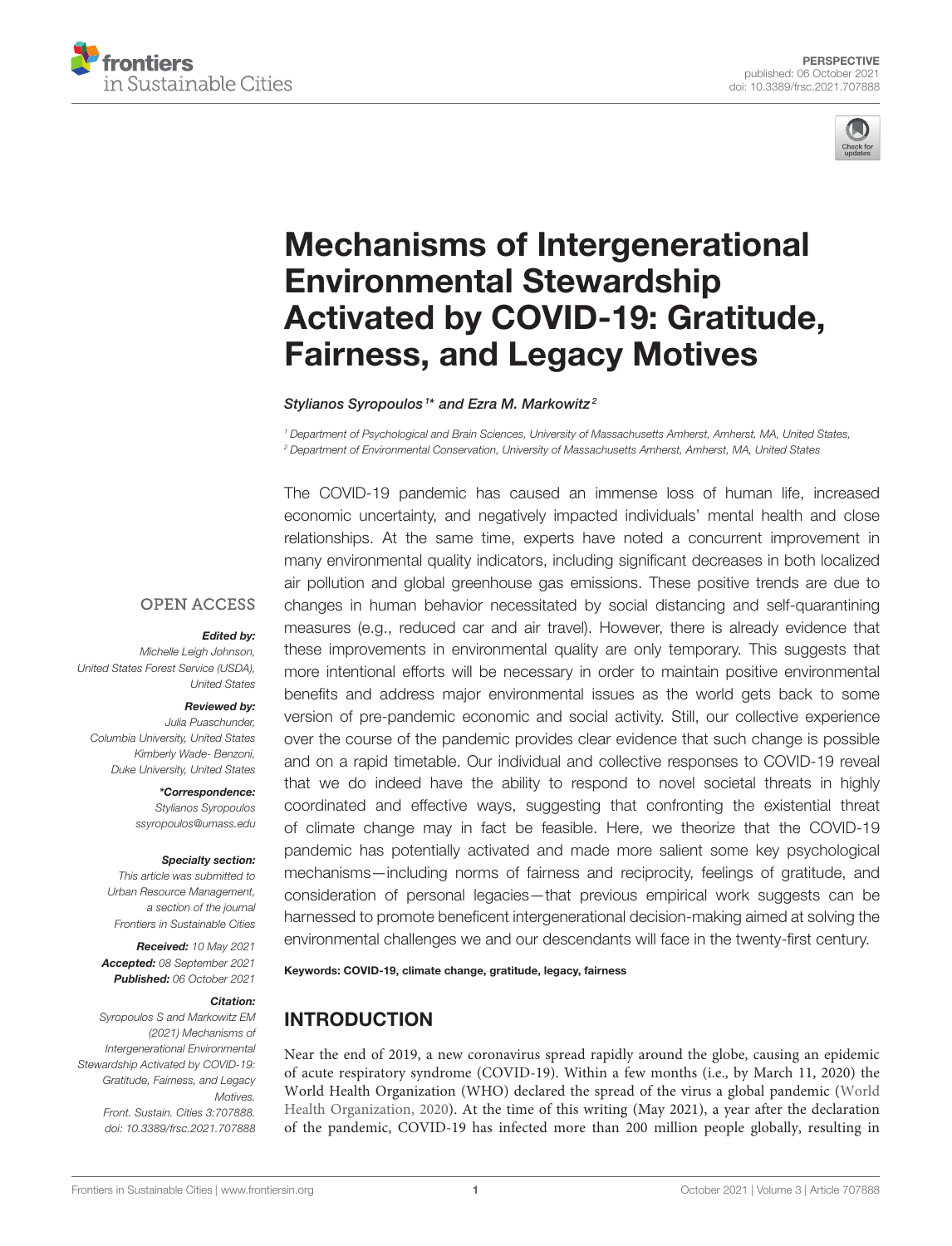more than 4 million deaths [\(Johns Hopkins University, 2021\)](#page-6-0). The COVID-19 pandemic has also generated unprecedented uncertainty in the global economy by disrupting supply chains, decreasing consumer demand for many goods and services, and increasing unemployment across the globe [\(Wagner, 2020\)](#page-7-0). The pandemic has also negatively influenced mental health at a massive scale, increasing depression and stress worldwide (Talevi et al., [2020\)](#page-7-1). Personal relationships have also been subjected to increased stressors [\(Goodwin et al., 2020;](#page-6-1) [Pieh et al., 2020;](#page-7-2) [Pietromonaco and Overall, 2020\)](#page-7-3).

At the same time, experts have noted a concurrent improvement in many environmental quality indicators over the past year, including significant decreases in both localized air pollution and global greenhouse gas emissions. These positive changes can be traced directly to the economic and social impacts COVID has had on society, largely due to changes in human behavior necessitated by social distancing and self-quarantining measures (e.g., reduced car and air travel). Thus, at the same time that COVID has imposed a massive new threat and stressor on humanity it has also revealed that large-scale, bottom-up and topdown changes in the structure and functioning of society can occur extremely rapidly under certain conditions. This insight holds critical implications in the fight against anthropogenic climate change.

#### CLIMATE CHANGE AND COVID-19

A recent perspective elucidates the connection between climate change and the COVID-19 pandemic [\(Barouki et al., 2020\)](#page-6-2). In it, the authors discuss that ever-increasing populations, rapid urbanization, large-scale destruction of natural habitat, and growing consumption all combine to increase societal risk for the spread of zoonotic pathogens [\(Plowright et al., 2017;](#page-7-4) [Gibb et al.,](#page-6-3) [2020;](#page-6-3) [OECD, 2020\)](#page-7-5). Extant research has highlighted that climate change can contribute to the spread of epidemics, as it can impair biodiversity and damage natural habitats [\(Boissier et al., 2016;](#page-6-4) [Bartlow et al., 2019;](#page-6-5) [Caminade et al., 2019;](#page-6-6) [Ryan et al., 2019\)](#page-7-6). Climate change can also increase air pollution, another factor contributing to pathogen emergence [\(Karan et al., 2020;](#page-6-7) Woodby et al., [2020\)](#page-7-7). In fact, some researchers have found evidence for a positive association between air pollution and increased transmission rates of COVID-19 [\(Ali and Islam, 2020\)](#page-6-8). Further, scholars have pointed out several compounding environmental factors that could increase the spread of the pandemic (Phillips et al., [2020\)](#page-7-8).

It is clear, then, that climate change and the destruction of natural environments are intertwined with the COVID-19 pandemic. It is almost ironic, then, that the spread of the pandemic has actually led to some unexpected positive outcomes for the environment. Researchers have noted a significant, if likely short-lived, reduction in daily global  $CO<sub>2</sub>$  emissions over the course of the pandemic, a result in part of social distancing and self-quarantining measures that restrict movement (e.g., [Forster et al., 2020;](#page-6-9) [Le Quéré et al., 2020\)](#page-7-9). However, these changes are likely temporary if a post-pandemic world is not carefully planned for in advance; for durable, meaningful change

to occur a more systematic and consistent effort is required [\(Forster et al., 2020\)](#page-6-9). Below we discuss how three psychological factors likely made more salient and powerful by the pandemic fairness, gratitude, and legacy motives—could be harnessed to help promote that durable and much need change to confront long time-horizon environmental challenges like climate change.

#### PSYCHOLOGICAL IMPACTS OF COVID-19

Starting in early 2020, the COVID-19 pandemic upended people's lives across the globe. Since then, it has become increasingly clear that in addition to changing our patterns of consumption, travel, and interpersonal interaction, the pandemic has also had a massive, multifaceted, and complex impact on mental health and psychological functioning more broadly. In addition to the direct stress imposed by both actual illness and the sustained threat of potential illness (and death), the experience of living through the pandemic has also had subtler effects on a wide diversity of psychological dimensions and forces that, in turn, shape our understanding of the world and daily decision-making. For example, past work on mortality salience suggests that being bombarded with constant reminders of one's own mortality—a common experience over the course of the pandemic for most individuals—likely activates a slew of psychological mechanisms that have evolved to protect our mental well-being in the face of mortal threat [\(Pyszczynski et al., 2021\)](#page-7-10).

Of particular interest here is the potential effect of the pandemic on activating and making particularly salient three core psychological mechanisms that have previously been shown to promote both prosocial behavior between contemporaries as well as intergenerational prosociality: (1) norms of fairness and reciprocity (e.g., [Wade-Benzoni, 2002;](#page-7-11) [Wade-Benzoni et al.,](#page-7-12) [2008\)](#page-7-12); (2) feelings of gratitude toward others (e.g., [Ma et al., 2017;](#page-7-13) [Watkins and Goodwin, 2020\)](#page-7-14); (3) and endorsement of a personal legacy motive (e.g., [Zaval et al., 2015;](#page-8-1) [Syropoulos and Markowitz,](#page-7-15) [2021\)](#page-7-15). All three of these mechanisms have been linked with willingness to engage in prosocial and pro-environmental behavior, largely through their positive effects on generating a durable (and intertemporal) sense of responsibility toward others [\(Wade-Benzoni, 2002;](#page-7-11) Wade-Benzoni and Plunkett-Tost, [2009\)](#page-7-16). In the sections that follow, we first highlight how each psychological factor has been activated by the pandemic. We then elucidate the important role that each factor plays in promoting intergenerational environmental stewardship. Finally, we conclude by discussing potential avenues for future scholarship and practice focused on promoting intergenerational environmental stewardship including some interventions that could be employed utilizing these psychological mechanisms.

### FAIRNESS

The COVID-19 pandemic has laid bare the vast inequalities that exist in contemporary society. Although everyone is vulnerable to the disease itself, it is clear that the impacts of COVID-19 have been distributed in highly inequitable ways as a function of geography, class, race, and other sociodemographic factors. For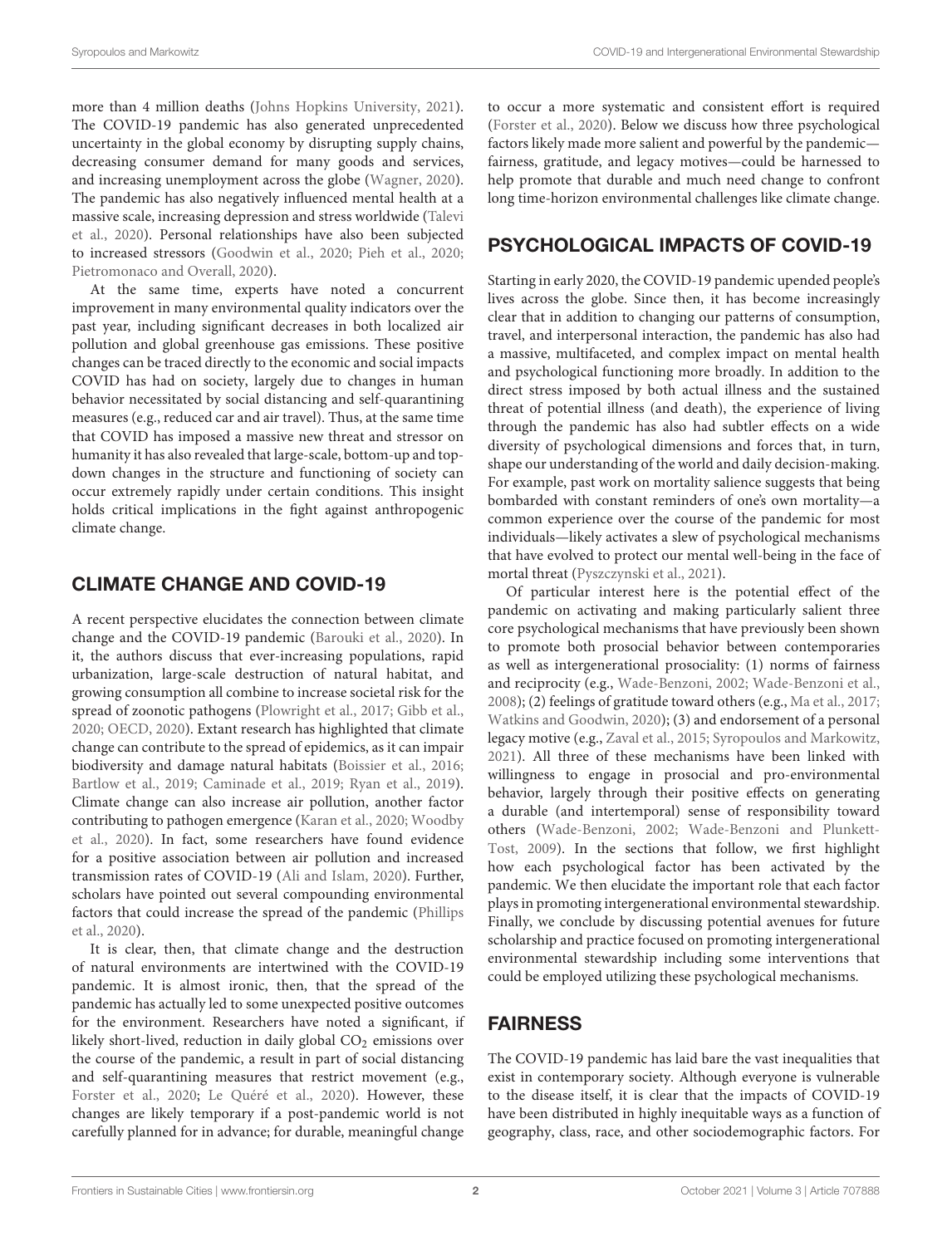example, whereas job and income losses have mostly accrued to lower-class workers [\(Bottan et al., 2020\)](#page-6-10), billionaires have seen their wealth rapidly increase during the pandemic. In fact, the International Labour Organization (ILO) suggests that while the rich got richer, workers' income fell by \$3.7 trillion (International Labour Organization, [2021\)](#page-6-11). Aside from economic losses, lower socioeconomic status has also been linked with increased contraction of the virus as well as higher morbidity rates due to COVID-19 [\(Karmakar et al., 2021\)](#page-7-17). Research also highlights racial disparities that have been highlighted by COVID-19 (e.g., people of color dying and being infected at a disproportional rate; [Centers for Disease Control Preventions, 2020\)](#page-6-12). COVID-19 did not create new inequalities out of whole cloth; rather, it revealed existing, structural, and massive inequalities that already existed pre-pandemic. One result is that the pandemic has likely elevated concerns about fairness, given the tight linkages between conceptions of fairness and inequality [\(Graham et al., 2009;](#page-6-13) Low and Wui, [2015\)](#page-7-18).

Fairness is a moral foundation which pertains to altruism and reciprocity [\(Graham et al., 2009\)](#page-6-13) and promotes prosociality even at the expense of the individual actor (Van den Bergh et al., [2006;](#page-7-19) [Crone and Laham, 2015\)](#page-6-14). Scholars posit that fairness is universal, and that moral evaluations of others rely on whether they are fair/unfair in their treatment of others [\(Haidt and Joseph, 2004\)](#page-6-15). Fairness is particularly important in the context of intergenerational decision making, that is, situations in which present decision-makers make choices that affect future generations. Fairness and concerns about reciprocity within intergenerational dilemmas can be driven by egotistical motivations, which can bring about a breakdown in intergenerational stewardship [\(Wade-Benzoni et al., 1996,](#page-7-20) [2008\)](#page-7-12). Importantly, fairness also drives intergenerational reciprocity (i.e., when present generations act toward the future based on how they perceive past generations treated them), which can lead to either beneficial or deleterious outcomes for future generations [\(Wade-Benzoni et al., 2008\)](#page-7-12). In this manner, fairness in intergenerational decision-making processes can instill norms about fairness and reciprocity in future generations that will continue or at least maintain intergenerational stewardship.

Harnessing the newfound attention COVID-19 has placed on our considerations of fairness could prove influential for promoting concern for issues that rely on norms surrounding fairness and reciprocity, including climate change. Like COVID-19, climate change involves deep inequalities, especially across time (i.e., intergenerational inequality) because its most severe consequences will be experienced by future generations. Yet, like other issues that unfold over long time horizons, societal action on climate change is characterized by high levels intertemporal discounting, i.e., the tendency for individuals to discount the future value of harms and benefits relative to those experienced today solely based on the fact that they accrue at a future point in time [\(Frederick et al., 2002\)](#page-6-16).

Research on efforts to combat temporal discounting has suggested that norms of reciprocity—which are tightly linked with perceptions and values of fairness—are crucial in this context (e.g., [Wade-Benzoni and Plunkett-Tost, 2009\)](#page-7-16). [Wade-Benzoni \(2002\)](#page-7-11), for example, has emphasized that a

sense of fairness is a key motivator responsible for promoting reciprocity. Empirically, research has highlighted that being concerned about fairness directly translates to being altruistic in decision-making settings that involve exchange and/or helping (e.g., [Graham et al., 2011;](#page-6-17) [Nilsson et al., 2020\)](#page-7-21).

We suggest that the powerful ways in which the COVID-19 crisis has made considerations of fairness and inequality particularly and widely salient reveals a possible opportunity to leverage this core prosocial motivation in the context of other fairness-involving issues such as climate change. The COVID-19 pandemic has made it clear that economic inequality and systemic racism are prominent in our societies, and that collective efforts are needed to address these issues. In a similar vein, equitable climate change action must be rooted in a collective conceptualization of fairness, particularly in an intergenerational fashion. Our actions today and in the near future directly affect future generations' exposure to climate-related risks (e.g., threats of extreme weather events, water and food shortages). Moreover, because future generations are not "at the table" in present-day negotiations over climate change, it is up to present generations to effectively advocate on behalf of future others. Promoting a sense of fairness may go a long way toward engaging individuals in collective efforts to preserve nature, understand the needs of the natural world, and engage in constructive intergenerational environmental stewardship.

The pandemic has demonstrated in a powerful way that humans are indeed capable of acting in a manner that emphasizes altruism and reciprocity (made evident by collective efforts to prevent the spread of the pandemic; e.g., [Chan, 2021;](#page-6-18) Syropoulos and Markowitz, [2021\)](#page-7-15). Building upon such collective efforts to prevent the spread of COVID-19 as well as the collective acknowledgment of the inequalities that have been emphasized as a result of the pandemic as a stepping stone for future endeavors could prove beneficial in promoting collective action efforts to mitigate the impact of climate change. This theorizing is in line with extant research which finds that of the five major moral foundations that influence decision making processes and moral judgement, concerns about compassion and fairness are the two most robust predictors of willingness to act to prevent climate change [\(Dickinson et al., 2016\)](#page-6-19). Research on policy acceptance also supports this claim. In an experiment in which participants evaluated the acceptability of pro-environmental policies, ratings of how acceptable a policy was correlated positively with how fair each policy was perceived to be [\(Clayton, 2018\)](#page-6-20). Another study utilizing data from a large-scale experimental survey found that in Germany, the U.S., the U.K. and France, public support for global climate change agreements was dependent on how prominently principles of fairness were featured (Bechtel and Scheve, [2013\)](#page-6-21). In fact, a recent review of the literature also supports this theorizing, concluding that morality and notions of justice can promote cooperation within the context of climate change [\(Pearson et al., 2021\)](#page-7-22).

Given these findings, behavioral interventions should strive to maintain an emphasis on fairness, while also ensuring that individuals have an accurate perception of whether their own decisions are fair (from a variety of perspectives, including intergeneratioanlly). From our childhood we rely on fairness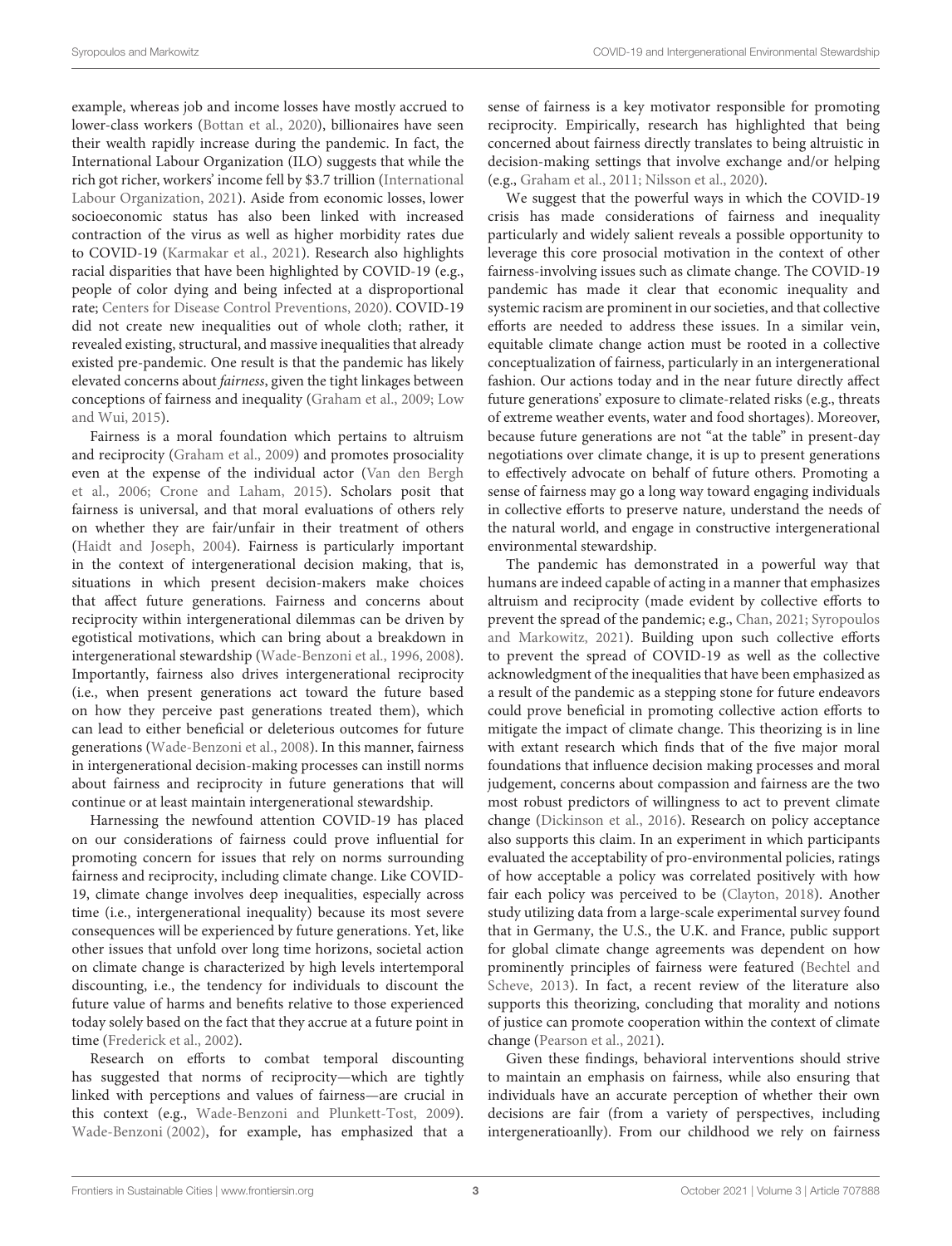norms to inform our distribution of resources to others (for a review see [Ruthland and Killen, 2016\)](#page-7-23). Ensuring that these norms are upheld at later stages of life could thus prove beneficial. One potential avenue that could reinforce norms of fairness is the use of historical examples of fair and unfair treatment of (out)groups by the ingroup, with an emphasis on the consequences of these interactions. Such an example could instill a predisposition for fairness in future interactions by highlighting the benefits of engaging in fair treatment of a group as well as past injustices caused by the ingroup. Another intervention could focus on just/fair moral exemplars. This approach would focus on the use of individuals who throughout history were champions of justice, equality and fairness as examples that should be followed. Research on moral exemplars has shown that they are capable of influencing attitudes. For example, research in the field of intergroup relations has highlighted that the use of moral exemplars can promote intergroup reconciliation (for a review see Cehajić-Clancy and Bilewicz, 2020). Similarly, in the sphere of intergenerational decision making, utilizing examples of people who were fair in their distribution of resources could reinforce fairness norms, leading to a more equitable distribution of resources to future generations. As long as the historical examples and exemplars are utilized in ways that are not indoctrinating, such approaches could instill or maintain norms of fairness that are key in promoting fairness in intergenerational decision making.

## GRATITUDE AND RESPONSIBILITY TO **OTHERS**

As with the spotlight that COVID-19 has shined on considerations of fairness, so too has it provided countless opportunities for people to experience gratitude, in ways both small and profound. Strangers and neighbors alike acting to help others in need, stories and images of everyday heroes working to save people's lives under terrible circumstances, recognition of the risks grocery store and other essential workers have taken every day in order to keep society fed and operating—all of these instances and more have helped many people feel a deep sense of gratitude throughout the course of the pandemic, despite all of the challenges it has presented. What's more, there is evidence that these feelings of gratitude help predict greater prosocial behavioral tendencies aimed at reducing the spread of COVID-19 [\(Syropoulos and Markowitz, 2021\)](#page-7-15).

Gratitude is often described as "appreciation felt after one has been the beneficiary of an altruistic act" [\(Emmons and Crumpler,](#page-6-23) [2000,](#page-6-23) p. 56–57). From a theoretical perspective, researchers posit that gratitude seems to have evolved as a mechanism that promotes cooperation within and between groups [\(Trivers,](#page-7-24) [1971;](#page-7-24) [Stellar et al., 2017\)](#page-7-25). Gratitude often promotes altruism and helping behaviors, even at high personal cost to the actor [\(Bartlett and DeSteno, 2006\)](#page-6-24). Increased gratitude, both as a disposition (i.e., trait) and as a transient, experienced emotion (i.e., state), predicts greater prosociality [\(Moss and Page, 1972;](#page-7-26) [Buck, 2004;](#page-6-25) [Harpham, 2004;](#page-6-26) [Komter, 2004;](#page-7-27) [Bartlett and DeSteno,](#page-6-24) [2006;](#page-6-24) [DeSteno et al., 2010;](#page-6-27) [Grant and Gino, 2010;](#page-6-28) [Ma et al., 2017\)](#page-7-13). Further, research also highlights that gratitude also promotes reciprocity in helping behaviors [\(Froh et al., 2010;](#page-6-29) Emmons and Mishra, [2011\)](#page-6-30).

Recently, researchers have found that gratitude is a key motivator of intergenerational stewardship [\(Barnett et al., 2019;](#page-6-31) [Syropoulos et al., 2020\)](#page-7-28). To the extent that people's experiences with COVID-19 may have increased trait-level gratitude and/or the salience of gratitude across a wide swath of the general public (see [Fishman, 2020,](#page-6-32) for recommendations on how to harness gratitude during COVID-19), the extant research on gratitude as a motivator of intergenerational environmental stewardship (e.g., [Syropoulos et al., 2020;](#page-7-28) [Watkins and Goodwin, 2020\)](#page-7-14) suggests there may be a new opportunity emerging to leverage these shifts to promote greater engagement and action on issues like climate change. The aforementioned instances of reciprocity and prosocial behaviors observed during the COVID-19 pandemic serve as instances during which gratitude toward the actors behind these actions is felt. Harnessing this gratitude as a tool for increasing prosociality, either through public campaigns or through individual practices, could prove effective in promoting intergenerational stewardship.

As alluded to earlier, climate change and COVID-19 are intertwined crises (at least to some degree). Thus, one could argue that to prevent such a pandemic in the future, and to ensure that we live up to the sacrifices that others have made for us already, it is our responsibility to protect the environment for the sake of future others. In fact, the primary psychological mechanism capable of increasing environmental stewardship that gratitude activates is its capacity to strengthen perceived responsibility toward future generations [\(Syropoulos et al., 2020;](#page-7-28) Watkins and Goodwin, [2020;](#page-7-14) [Syropoulos and Markowitz, 2021\)](#page-7-15). Given these connections, a potential avenue worth exploring is how the current generation is acting in a way that is grateful to its predecessors. Reinforcing such norms (i.e., valuing gratitude), or targeting people's felt gratitude toward those who have sacrificed to help others during the pandemic, may help promote concern for the environment by strengthening feelings of generativity and thankfulness which can help combat temporal discounting, a major obstacle to action on climate change and other long-term societal problems [\(Wade-Benzoni and Plunkett-Tost, 2009\)](#page-7-16).

As noted above, much research has charted the prosocial effects of gratitude, with evidence also highlighting its ability to increase pro-environmental behaviors and attitudes (e.g., [Syropoulos et al., 2020\)](#page-7-28). Future interventions could thus utilize this psychological mechanism to reinforce altruistic intergenerational decision making. One avenue is elevating people's grateful disposition. Encouraging reflection for the people and things in one's life that an individual is grateful for could be prove to be impactful in this respect. Alternatively, another proposed mechanism is that of gratitude meditations (e.g., [O'Leary and Dockray, 2015\)](#page-7-29). By elevating people's grateful disposition, we would expect improved levels of mental health, prosociality, and, to an extent, charitable and pro-environmental behaviors. Alternatively, interventions with an educational focus could instead emphasize gratitude as a norm in our society. Feeling grateful toward the effort that past generations have exerted to ensure our well-being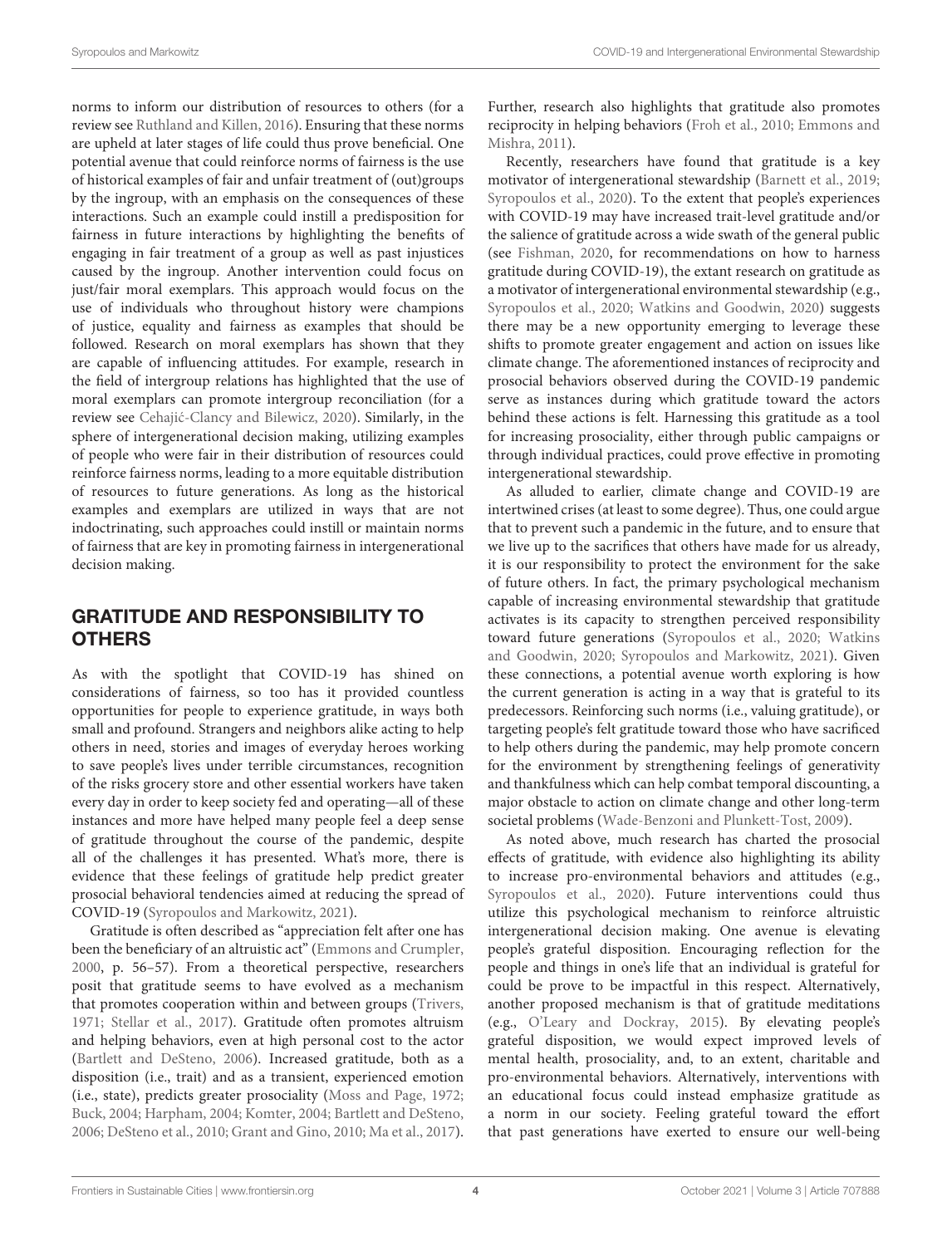could in turn promote our sense of responsibility toward future generations, an established predictor of intergenerational reciprocity [\(Wade-Benzoni and Plunkett-Tost, 2009\)](#page-7-16) and of a host of pro-environmental attitudes (e.g., Syropoulos and Markowitz, [2020\)](#page-7-30).

### LEGACY MOTIVES

Perhaps most obvious of all is the impact COVID-19 has had on increasing the salience of our own mortality. Because the pandemic has led to an unprecedented loss of life, death has become salient to people, regardless of whether they believe that the impact of the virus has been exacerbated. In a recent article published by [Pyszczynski et al. \(2021\)](#page-7-10), the authors highlight the psychological mechanism of terror management in response to the COVID-19 pandemic. The authors state that "the salience of death brought on by COVID-19 plays a central role in driving the attitudes and behavior of even those who believe that the dangers of the virus have been vastly exaggerated" (Pyszczynski et al., [2021\)](#page-7-10). Research highlights that when faced with credible threats to one's own survival, some people react by denigrating messengers and denying the threat whereas others become more focused on living a good life with the time they have remaining [\(Zaleskiewicz et al., 2013\)](#page-8-2). Further, researchers have found that one way in which individuals engage productively with their own mortality is to think about the positive legacies they can leave behind [\(Wade-Benzoni, 2019\)](#page-7-31).

Broadly speaking, legacies are defined as "an enduring meaning attached to one's identity" (Wade-Benzoni and Plunkett-Tost, [2009,](#page-7-16) p. 183). A legacy motive, therefore, is the motivation to build a legacy that will last the test of time. Legacy motives have been revealed to be a powerful mechanism capable of reducing intertemporal discounting and promoting (intergenerational) environmental stewardship (e.g., [Fox et al.,](#page-6-33) [2010;](#page-6-33) [Tost and Wade-Benzoni, 2013;](#page-7-32) [Zaval et al., 2015\)](#page-8-1).

Empirically, research has shown that concern for one's legacy is a robust predictor of proenvironmental attitudes. One study found that experimentally priming individuals to think about their legacy increased donations to environmental charities as well as strengthened their belief that climate change is a real phenomenon [\(Zaval et al., 2015\)](#page-8-1). Another study found that regardless of the method employed to prime concerns about one's legacy, individuals who were primed to think about their legacy reported greater cooperation with future generations (i.e., reported less temporal discounting, a key obstacle of efforts to address climate change; [Hurlstone et al., 2020\)](#page-6-34). Further, there is evidence suggesting that legacy motives are independent (i.e., uncorrelated) of key antecedents of climate change skepticism, such as political ideology [\(Syropoulos et al., 2021\)](#page-7-33).

One potential avenue that people can utilize to cope with the hyper salience of death brought about by the pandemic (i.e., mortality salience) is to focus on their legacies. Researchers have posited that "when people are primed with thoughts of death, their inherent desires to generate a positive legacy can transform the expected barriers to intergenerational beneficence (i.e., social and temporal distance) into conditions that promote beneficent allocations to other people in the future." [\(Wade-Benzoni et al., 2012,](#page-7-34) p. 704). By actively working toward establishing a positive legacy, individuals can first and foremost think about their mortality in constructive way. Further, they can honor the sacrifices of those dear to them (supported by recent evidence highlighting a positive association between gratitude and heightened legacy motives; [Syropoulos and Markowitz,](#page-7-15) [2021\)](#page-7-15). In addition, they can strive to act in a way that promotes intergenerational stewardship, ensuring that future generations do not have to face the same adversity that they have [\(Wade-Benzoni et al., 2012\)](#page-7-34).

Climate change has been a persistent threat that has been met with inaction as present generations are not facing the worst of its consequences. However, because of the COVID-19 pandemic, we now have a clear example of how not rising up to the challenge of a collective threat as soon as possible, can impact our society as a whole. We have seen that humanity can stand together and unite against major threats to our existence. Being concerned with one's legacy, and actively working toward establishing a positive legacy, can aid a great deal in these efforts. Those who are concerned about their legacy engage in more conservation behaviors in their daily life, are more accepting of and concerned about climate change, and engage in greater environmental movement activism [\(Syropoulos et al., 2021\)](#page-7-33). Crucially, those primed to think about their legacies expend more personal resources toward climate change for the sake of future generations [\(Zaval et al., 2015;](#page-8-1) [Hurlstone et al., 2020;](#page-6-34) [Shrum, 2021\)](#page-7-35). Thus, by promoting legacy motivation as an avenue of dealing with one's own perceived mortality, we could engage people in the issue of climate change and increase our efforts toward reducing our contributions to its impacts on our planet.

Experimental research on legacy motives has found that asking individuals to reflect on their personal legacy in different ways (e.g., [Zaval et al., 2015;](#page-8-1) [Bang et al., 2017;](#page-6-35) Hurlstone et al., [2020;](#page-6-34) [Shrum, 2021\)](#page-7-35) activates a domain-general legacy motivation, thus increasing how much individuals think about future generations. In fact, evidence by [Bang et al. \(2017\)](#page-6-35) suggests that this legacy induction is even capable of overcoming the tendency to act selfishly in an intergenerational decision making context, even when past generations acted selfishly. However, it is also important to note that these manipulations induce a general legacy domain but not more fine-grained and specific legacy motives such as motives focusing on the impact of an individual or efforts to establish a good reputation [\(Syropoulos et al., 2021\)](#page-7-33).

We recommend two avenues for interventions focusing on legacy motives. One is the use of a legacy diary or the creation of a letter to one's future self (e.g., [Shrum, 2021\)](#page-7-35). In the case of the legacy diary, asking individuals to reflect daily or weekly on their efforts to establish a prosocial legacy, as well as on their success in meeting this goal, could potentially prolong the effects observed in the aforementioned studies which induced legacy motives by means of reflecting on one's legacy. The latter attempt (i.e., letter to one's future self) would act in a similar way and is in line with past literature on the positive effects of goal-setting on behavior change. Individuals could write monthly or yearly letters to their future selves, setting reasonable and attainable environmental goals (e.g., recycling more; reducing the use of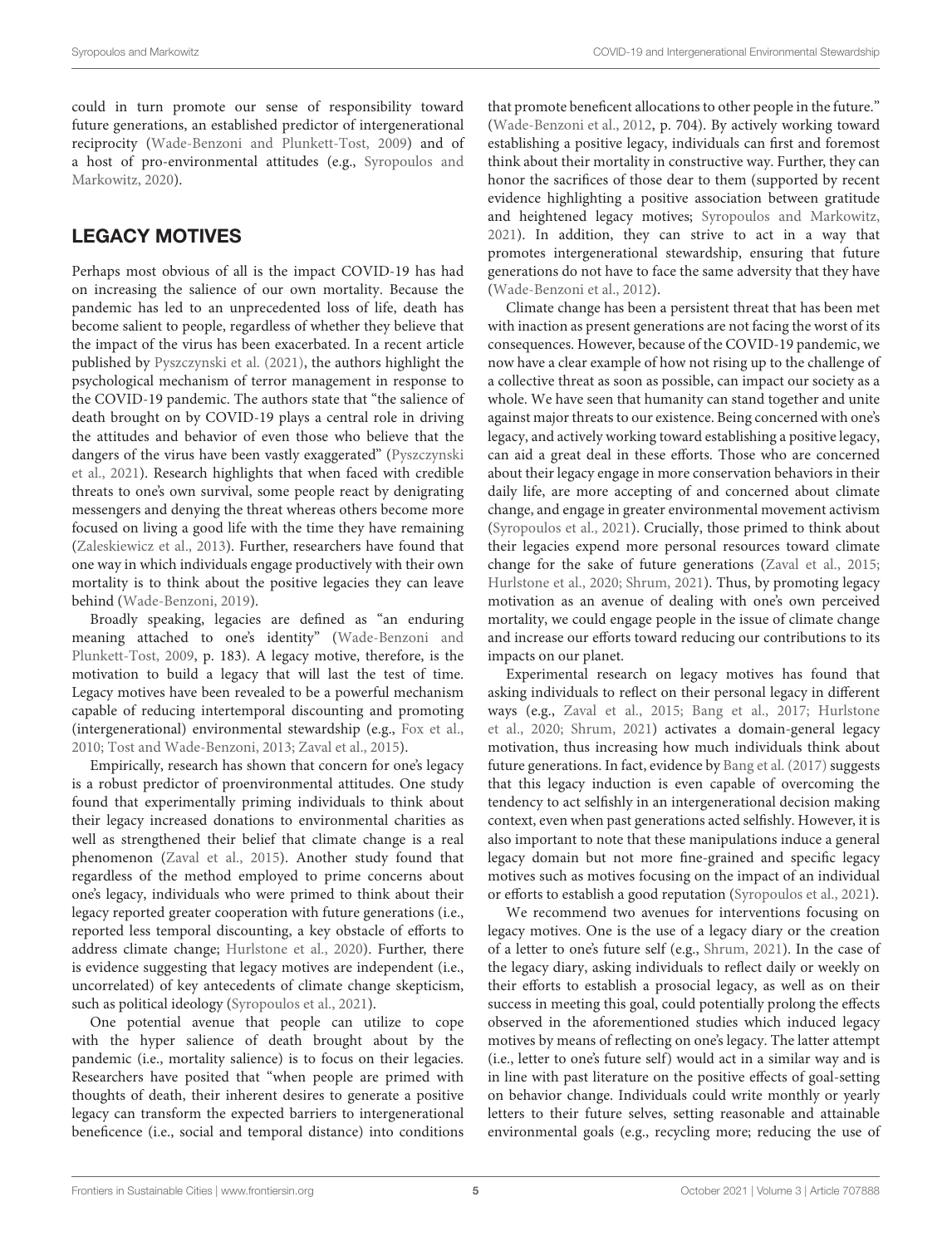electricity), and read those letters in the future to re-activate their legacy-building motives. Alternatively, the use of advertisements that aim to increase support for proenvironmental policies or movements should attempt to leverage existing legacy motives that most people hold. Framing such a policy or movement as a means to create a lasting legacy could increase support toward the set goal. Individuals who are concerned about their legacy would potentially be inclined to lend their support. In turn, these individuals could serve as moral exemplars for other people, creating a cycle of public support for proenvironmental causes (e.g., [Han et al., 2017\)](#page-6-36).

#### **CONCLUSION**

The coronavirus pandemic has been, without a doubt, a universal crisis of unprecedented proportions. Despite all of the aforementioned destructive consequences that the spread of the coronavirus has resulted in, hope emerges from two positive outcomes. First, humanity has largely come together as a whole and responded to the virus effectively, both at the micro and local scales and more broadly. Nearly all countries have passed legislation to help their citizens confront the fallout of the pandemic, people have volunteered huge amounts of time, money and other resources to help those in need, inspiring stories have emerged around the world about people's selfless efforts to help one another, and scientists have produced several highly-effective vaccines within the span of just 1 year to help bring the pandemic under control. These and so many other efforts over the past year make evident that as a global community we are capable of acting in unison for the collective good when faced with a global threat. And second, because of our virus-imposed confinement and reduction in travel, there have been significant, if likely short-lived, improvements in global sustainability indicators, particularly those tied to air quality and greenhouse gas emissions [\(Forster et al., 2020;](#page-6-9) [Le Quéré et al., 2020\)](#page-7-9).

At the same time, the COVID-19 pandemic has also, we argue here, activated and made more salient three key psychological mechanisms in individuals that hold important implications for addressing other pressing societal challenges, including climate change. By highlighting the inherent inequalities that reside in societies, norms focusing on fairness were reinforced. Through their personal actions, the sacrifices of moral exemplars, and the inherent moral emotions that individuals exhibited during the pandemic, the emotion of gratitude as well as our sense of responsibility toward others may have been made more salient and concrete. And as death has become a collective, vivid experience for so many, attention has been drawn to our own mortality and the legacies we want to establish.

Climate change is an existential and realistic threat that we are facing as a species. The increased number of droughts, heat waves, and hurricanes will continue to deteriorate our natural habitat, cause the loss of human and animal life, and damage economies worldwide. Similar effects from flooding are expected due to the rise in sea levels, increased melting of large ice masses around the globe, and changes in precipitation patterns. Even

though concern about climate change has increased globally, with roughly 70% of people perceiving climate change as a major threat [\(Fagan and Huang, 2019\)](#page-6-37), another 30% still considers climate change a minor threat or no threat at all. Increasing recognition of climate change as a clear and present danger may not be sufficient to promote proactive action, but it can support positive engagement moving forward.

The window to spur into action is closing, and in the near future the negative consequences of climate change may be rendered largely irreversible [\(United Nations General Assembly,](#page-7-36) [2019\)](#page-7-36). Changes are needed both at the micro (i.e., individual) and macro (i.e., collective) levels. Moreover, when engaging in efforts to enact such change, regardless of whether such efforts are targeting individuals, organizations, or entire systems, it is important to consider that climate change is an issue that is deeply interconnected with essentially all other major social issues of our time [\(Islam and Winkel, 2017\)](#page-6-38), including inequality, justice, health and prosperity. As such, there are many paths that can and will need to be taken in order to address the complex web of threats posed by climate change, only some of which need to directly target "climate change" itself; many other approaches will indirectly support the conditions necessary to bring climate change under control through their targeting of other major societal challenges we face. For example, addressing major educational inequalities and focusing on efforts to promote social justice and economic equality can ensure that more people are in a position to advocate on behalf of themselves and future others in the context of climate change, and are financially capable to engage pro-environmental and conservation behaviors that could reduce their carbon footprint. Given the scope of the challenge we collectively face, we must search for and embrace these indirect paths at least as strongly as we do more direct approaches to confronting climate change.

We believe that the three psychological mechanisms we have highlighted are crucial for efforts aimed at increasing individuals' and society's willingness to confront other looming, global threats to humanity (and other species), including the existential threat of climate change. Amid the terrible death and destruction caused by COVID-19, we see a glimmer of hope that these powerful motivators of prosocial behavior—fairness, gratitude and legacy making—might be newly renewed in their salience, personal relevance, and power to promote collective action to confront the threat of climate change that humanity faces in the coming decades.

#### DATA AVAILABILITY STATEMENT

The original contributions presented in the study are included in the article/supplementary material, further inquiries can be directed to the corresponding author.

### AUTHOR CONTRIBUTIONS

SS conceived the theoretical framework of the perspective and wrote the manuscript. EM offered feedback and revisions to the manuscript. Both authors contributed to the article and approved the submitted version.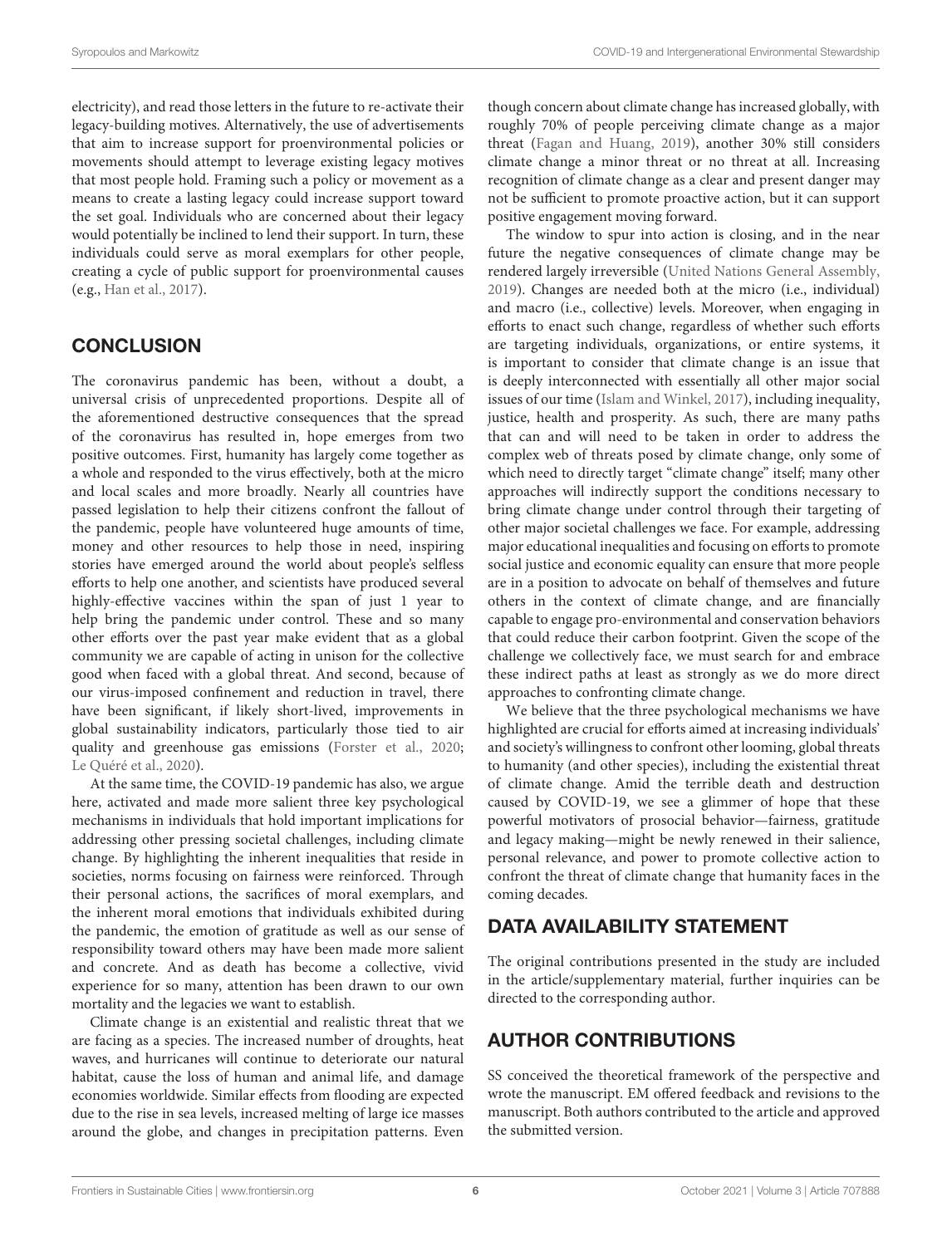## **REFERENCES**

- <span id="page-6-8"></span>Ali, N., and Islam, F. (2020). The effects of air pollution on COVID-19 infection and mortality-a review on recent evidence. Front. Public Health 26:580057. doi: [10.3389/fpubh.2020.580057](https://doi.org/10.3389/fpubh.2020.580057)
- <span id="page-6-35"></span>Bang, H. M., Koval, C. Z., and Wade-Benzoni, K. A. (2017). It's the thought that counts over time: the interplay of intent, outcome, stewardship, and legacy motivations in intergenerational reciprocity. J. Exp. Soc. Psychol. 73, 197–210. doi: [10.1016/j.jesp.2017.07.006](https://doi.org/10.1016/j.jesp.2017.07.006)
- <span id="page-6-31"></span>Barnett, M. D., Archuleta, W. P., and Cantu, C. (2019). Politics, concern for future generations, and the environment: Generativity mediates political conservatism and environmental attitudes. J. Appl. Soc. Psychol. 49, 647–654. doi: [10.1111/jasp.12624](https://doi.org/10.1111/jasp.12624)
- <span id="page-6-2"></span>Barouki, R., Kogevinas, M., Audouze, K., Belesova K, Bergman A, Birnbaum L, et al. (2020). The COVID-19 pandemic and global environmental change: emerging research needs. Environ. Int. 146:106272. doi: [10.1016/j.envint.2020.106272](https://doi.org/10.1016/j.envint.2020.106272)
- <span id="page-6-24"></span>Bartlett, M., and DeSteno, D. (2006). Gratitude and prosocial behavior: Helping when it costs you. Psychol. Sci. 17, 319-325. doi: [10.1111/j.1467-9280.2006.01705.x](https://doi.org/10.1111/j.1467-9280.2006.01705.x)
- <span id="page-6-5"></span>Bartlow, A. W., Manore, C., Xu, C., Kaufeld, K. A., Del Valle, S., and Ziemann, A. (2019). Forecasting zoonotic infectious disease response to climate change: mosquito vectors and a changing environment. Vet. Sci. 6:40. doi: [10.3390/vetsci6020040](https://doi.org/10.3390/vetsci6020040)
- <span id="page-6-21"></span>Bechtel, M. M., and Scheve, K. F. (2013). Mass support for global climate agreements depends on institutional design. Proc. Nat. Acad. Sci. U.S.A. 110, 13763–13768. doi: [10.1073/pnas.1306374110](https://doi.org/10.1073/pnas.1306374110)
- <span id="page-6-4"></span>Boissier, J., Grech-Angelini, S., Webster, B. L., Allienne, J. F., Huyse, T., and Mas-Coma, S. (2016). Outbreak of urogenital schistosomiasis in Corsica (France): an epidemiological case study. Lancet Infectious Diseases 16, 971–979. doi: [10.1016/S1473-3099\(16\)00175-4](https://doi.org/10.1016/S1473-3099(16)00175-4)
- <span id="page-6-10"></span>Bottan, N., Hoffmann, B., and Vera-Cossio, D. (2020). The unequal impact of the coronavirus pandemic: evidence from seventeen developing countries. PLoS ONE 15:e0239797. doi: [10.1371/journal.pone.0239797](https://doi.org/10.1371/journal.pone.0239797)
- <span id="page-6-25"></span>Buck, R. (2004). "The gratitude of exchange and the gratitude of caring: a developmental-interactionist perspective of moral emotion," in The Psychology of Gratitude, eds R. Emmons and M. McCullough (Oxford: Oxford University Press), 100–122.
- <span id="page-6-6"></span>Caminade, C., McIntyre, K. M., and Jones, A. E. (2019). Impact of recent and future climate change on vector-borne diseases. Ann. N. Y. Acad. Sci. 1436, 157–173. doi: [10.1111/nyas.13950](https://doi.org/10.1111/nyas.13950)
- <span id="page-6-22"></span>Cehajić-Clancy, S., and Bilewicz, M. (2020). Appealing to moral exemplars: shared perception of morality as an essential ingredient of intergroup reconciliation. Social Iss. Policy Rev. 14, 217–243. doi: [10.1111/sipr.12067](https://doi.org/10.1111/sipr.12067)
- <span id="page-6-12"></span>Centers for Disease Control and Preventions (2020). COVID-19 Racial and Ethnic Health Disparities. Available online at: [https://www.cdc.gov/coronavirus/](https://www.cdc.gov/coronavirus/2019-ncov/community/health-equity/racial-ethnic-disparities/increased-risk-illness.html) [2019-ncov/community/health-equity/racial-ethnic-disparities/increased](https://www.cdc.gov/coronavirus/2019-ncov/community/health-equity/racial-ethnic-disparities/increased-risk-illness.html)[risk-illness.html](https://www.cdc.gov/coronavirus/2019-ncov/community/health-equity/racial-ethnic-disparities/increased-risk-illness.html)
- <span id="page-6-18"></span>Chan, E. Y. (2021). Moral foundations underlying behavioral compliance during the COVID-19 pandemic. Pers. Individ. Dif. 171:110463. doi: [10.1016/j.paid.2020.110463](https://doi.org/10.1016/j.paid.2020.110463)
- <span id="page-6-20"></span>Clayton, S. (2018). The role of perceived justice, political ideology, and individual or collective framing in support for environmental policies. Soc. Justice Res. 31, 219–237. doi: [10.1007/s11211-018-0303-z](https://doi.org/10.1007/s11211-018-0303-z)
- <span id="page-6-14"></span>Crone, D. L., and Laham, S. M. (2015). Multiple moral foundations predict responses to sacrificial dilemmas. Pers. Ind. Diff. 85, 60–65. doi: [10.1016/j.paid.2015.04.041](https://doi.org/10.1016/j.paid.2015.04.041)
- <span id="page-6-27"></span>DeSteno, D., Bartlett, M., Baumann, J., Williams, L., and Dickens, L. (2010). Gratitude as moral sentiment: emotion-guided cooperation in economic exchange. Emotion 10, 289–293. doi: [10.1037/a0017883](https://doi.org/10.1037/a0017883)
- <span id="page-6-19"></span>Dickinson, J. L., McLeod, P., Bloomfield, R., and Allred, S. (2016). Which moral foundations predict willingness to make lifestyle changes to avert climate change in the USA? PLoS ONE [11:e0163852. doi: 10.1371/journal.pone.01](https://doi.org/10.1371/journal.pone.0163852) 63852
- <span id="page-6-23"></span>Emmons, R. A., and Crumpler, C. A. (2000). Gratitude as a human strength: appraising the evidence. J. Soc. Clin. Psychol. 19, 56–69. doi: [10.1521/jscp.2000.19.1.56](https://doi.org/10.1521/jscp.2000.19.1.56)
- <span id="page-6-30"></span>Emmons, R. A., and Mishra, A. (2011). "Why gratitude enhances well-being: what we know, what we need to know," in Series in Positive Psychology. Designing Positive Psychology: Taking Stock and Moving Forward, eds K. M. Sheldon, T. B. Kashdan, and M. F. Steger (Oxford: Oxford University Press), 248–262. doi: [10.1093/acprof:oso/9780195373585.003.0016](https://doi.org/10.1093/acprof:oso/9780195373585.003.0016)
- <span id="page-6-37"></span>Fagan, M., and Huang, C. (2019). A Look at How People Around the World View Climate Change. Pew Research Center. Available online at: [https://www.](https://www.pewresearch.org/fact-tank/2019/04/18/a-look-at-how-people-around-the-world-view-climate-change/) [pewresearch.org/fact-tank/2019/04/18/a-look-at-how-people-around-the](https://www.pewresearch.org/fact-tank/2019/04/18/a-look-at-how-people-around-the-world-view-climate-change/)[world-view-climate-change/](https://www.pewresearch.org/fact-tank/2019/04/18/a-look-at-how-people-around-the-world-view-climate-change/)
- <span id="page-6-32"></span>Fishman, M. D. C. (2020). The silver linings journal: gratitude during a pandemic. J. Radiol. Nurs. [39,149–150. doi: 10.1016%2Fj.jradnu.2020.](https://doi.org/10.1016%2Fj.jradnu.2020.05.005) 05.005
- <span id="page-6-9"></span>Forster, P. M., Forster, H. I., Evans, M. J., Gidden, M. J., [Jones,](https://www.nature.com/articles/s41558-020-0883-0#auth-Chris_D_-Jones) C. D., Keller, C. A., et al. (2020). Current and future global climate impacts resulting from COVID-19. Nat. Clim. Chang. [10, 913–919. doi: 10.1038/s41558-020-](https://doi.org/10.1038/s41558-020-0883-0) 0883-0
- <span id="page-6-33"></span>Fox, M., Tost, L., and Wade-Benzoni, K. (2010). The legacy motive: a catalyst for sustainable decision making in organizations. Bus. Ethics Q. 20, 153–185. doi: [10.5840/beq201020214](https://doi.org/10.5840/beq201020214)
- <span id="page-6-16"></span>Frederick, S., Loewenstein, G., and O'Donoghue, T. (2002). Time discounting and time preference: a critical review. J. Econ. Lit. 40, 351–401. doi: [10.1257/002205102320161311](https://doi.org/10.1257/002205102320161311)
- <span id="page-6-29"></span>Froh, J., Bono, G., and Emmons, R. (2010). Being grateful is beyond good manners: gratitude and motivation to contribute to society among early adolescents. Motiv. Emot. 34, 144–157. doi: [10.1007/s11031-010-9163-z](https://doi.org/10.1007/s11031-010-9163-z)
- <span id="page-6-3"></span>Gibb, R., Redding, D. W., and Qing, C. K. (2020). Zoonotic host diversity increases in human-dominated ecosystems. Nature 584, 398–402. doi: [10.1038/s41586-020-2562-8](https://doi.org/10.1038/s41586-020-2562-8)
- <span id="page-6-1"></span>Goodwin, R., Hou, W. K., Sun, S., and Ben-Ezra, M. (2020). Quarantine, distress and interpersonal relationships during COVID-19. Gen. Psychiatry 33:e100385. doi: [10.1136/gpsych-2020-100385](https://doi.org/10.1136/gpsych-2020-100385)
- <span id="page-6-13"></span>Graham, J., Haidt, J., and Nosek, B. A. (2009). Liberals and conservatives rely on different sets of moral foundations. J. Pers. Soc. Psychol. 96, 1029–1046. doi: [10.1037/a0015141](https://doi.org/10.1037/a0015141)
- <span id="page-6-17"></span>Graham, J., Nosek, B. A., Haidt, J., Iyer, R., Koleva, S., and Ditto, P. H. (2011). Mapping the moral domain. J. Pers. Soc. Psychol. 101, 366–385. doi: [10.1037/a0021847](https://doi.org/10.1037/a0021847)
- <span id="page-6-28"></span>Grant, A., and Gino, F. (2010). A little thanks goes a long way: explaining why gratitude expressions motivate prosocial behavior. J. Pers. Soc. Psychol. 98, 946–955. doi: [10.1037/a0017935](https://doi.org/10.1037/a0017935)
- <span id="page-6-15"></span>Haidt, J., and Joseph, C. (2004). Intuitive ethics: how innately prepared intuitions generate culturally variable virtues. Daedalus 133, 55–66. doi: [10.1162/0011526042365555](https://doi.org/10.1162/0011526042365555)
- <span id="page-6-36"></span>Han, H., Kim, J., Jeong, C., and Cohen, G. L. (2017). Attainable and relevant moral exemplars are more effective than extraordinary exemplars in promoting voluntary service engagement. Front. Psychol. 8:283. doi: [10.3389/fpsyg.2017.00283](https://doi.org/10.3389/fpsyg.2017.00283)
- <span id="page-6-26"></span>Harpham, E. (2004). "Gratitude in the history of ideas," in The Psychology of Gratitude, eds R. Emmons, and M. McCullough (Oxford: Oxford University Press), 19–36.
- <span id="page-6-34"></span>Hurlstone, M. J., Price, A., Wang, S., Leviston, Z., and Walker, I. (2020). Activating the legacy motive mitigates intergenerational discounting in the climate game. Glob. Environ. Change [60:102008. doi: 10.1016/j.gloenvcha.2019.](https://doi.org/10.1016/j.gloenvcha.2019.102008) 102008
- <span id="page-6-11"></span>International Labour Organization (2021). LO Monitor: COVID-19 and the World of Work. Seventh Edition Updated Estimates and Analysis. Available online at: [https://www.ilo.org/wcmsp5/groups/public/@dgreports/@dcomm/](https://www.ilo.org/wcmsp5/groups/public/@dgreports/@dcomm/documents/briefingnote/wcms_767028.pdf) [documents/briefingnote/wcms\\_767028.pdf](https://www.ilo.org/wcmsp5/groups/public/@dgreports/@dcomm/documents/briefingnote/wcms_767028.pdf)
- <span id="page-6-38"></span>Islam, S. N., and Winkel, J. (2017). Climate Change and Social Inequality. DESA Working Paper No. 152. Available online at: [https://www.un.org/development/](https://www.un.org/development/desa/publications/working-paper/wp152) [desa/publications/working-paper/wp152](https://www.un.org/development/desa/publications/working-paper/wp152)
- <span id="page-6-0"></span>Johns Hopkins University (2021). COVID-19 Dashboard by the Center for Systems Science and Engineering (CSSE) at Johns Hopkins University (JHU). Available online at:<https://coronavirus.jhu.edu/map.html>
- <span id="page-6-7"></span>Karan, A., Ali, K., Teelucksingh, S., and Sakhamuri, S. (2020). The impact of air pollution on the incidence and mortality of COVID-19. Global Health Res. Policy 5:39. doi: [10.1186/s41256-020-00167-y](https://doi.org/10.1186/s41256-020-00167-y)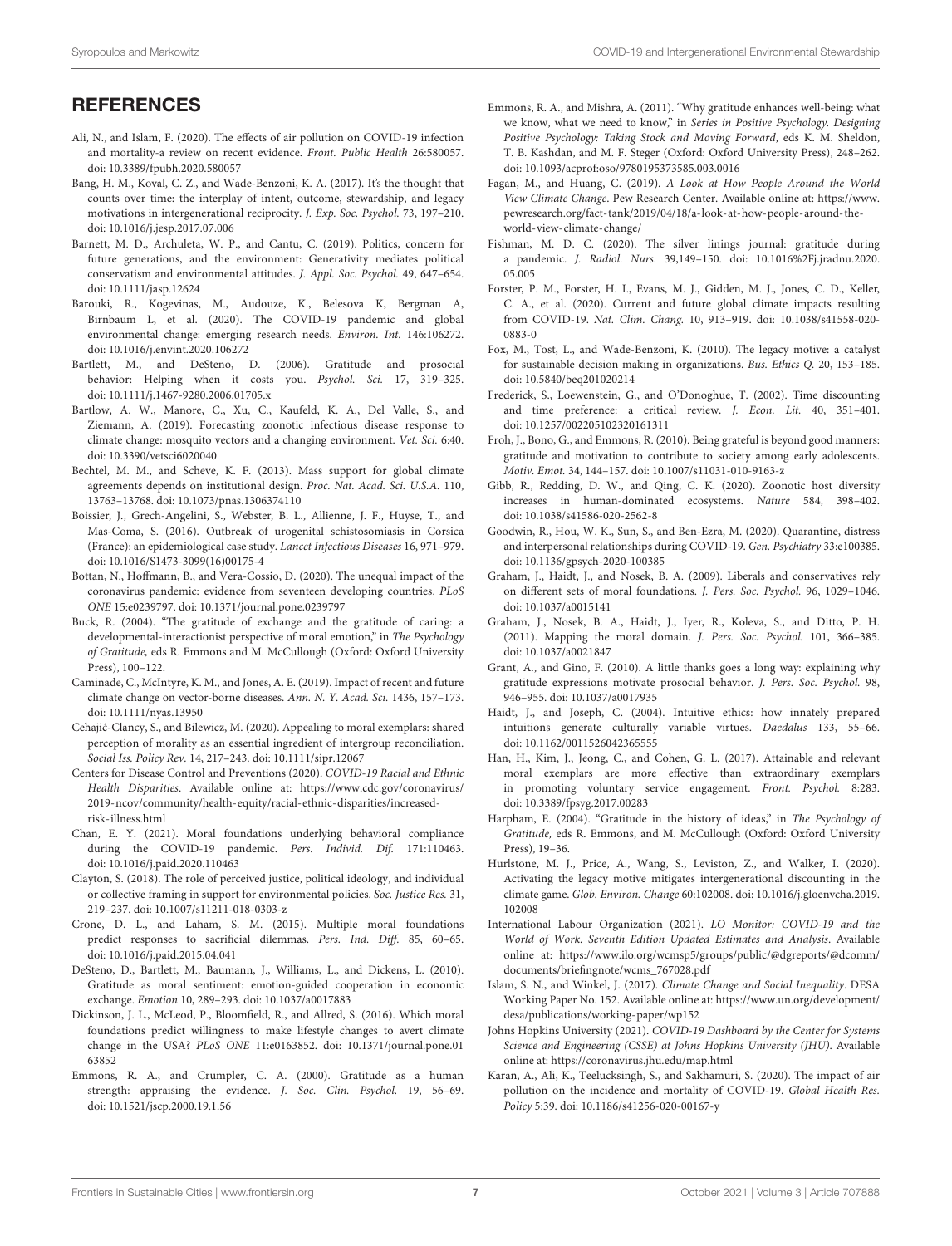- <span id="page-7-17"></span>Karmakar, M., Lantz, P. M., and Tipirneni, R. (2021). Association of social and demographic factors with COVID-19 incidence and death rates in the US. J. Am. Med. Assoc. [4:e2036462. doi: 10.1001/jamanetworkopen.2020.](https://doi.org/10.1001/jamanetworkopen.2020.36462) 36462
- <span id="page-7-27"></span>Komter, A. (2004). "Gratitude and gift exchange," in The Psychology of Gratitude, eds R. Emmons, and M. McCullough (Oxford: Oxford University Press), 195–212.
- <span id="page-7-9"></span>Le Quéré, C., Jackson, R. B., Jones, M. W., Smith, A. J. P., Abernethy, S., Andrew, R. M., et al. (2020). Temporary reduction in daily global  $CO<sub>2</sub>$  emissions during the COVID-19 forced confinement. Nat. Clim. Chang. 10, 647–653. doi: [10.1038/s41558-020-0797-x](https://doi.org/10.1038/s41558-020-0797-x)
- <span id="page-7-18"></span>Low, M., and Wui, M. G. L. (2015). Moral foundations and attitudes towards the poor. Curr. Psychol. 35, 650–656. doi: [10.1007/s12144-015-9333-y](https://doi.org/10.1007/s12144-015-9333-y)
- <span id="page-7-13"></span>Ma, L. K., Tunney, R. J., and Ferguson, E. (2017). Does gratitude enhance prosociality? A meta-analytic review. Psychol. Bull. 143, 601–635. doi: [10.1037/bul0000103.supp](https://doi.org/10.1037/bul0000103.supp)
- <span id="page-7-26"></span>Moss, M., and Page, R. (1972). Reinforcement and helping behavior. J. Appl. Soc. Psychol. 2, 360–371. doi: [10.1111/j.1559-1816.1972.tb01287.x](https://doi.org/10.1111/j.1559-1816.1972.tb01287.x)
- <span id="page-7-21"></span>Nilsson, A., Erlandsson, A., and Västfjäll, D. (2020). Moral foundations theory and the psychology of charitable giving. Euro. J. Pers. 34, 431–447. doi: [10.1002/per.2256](https://doi.org/10.1002/per.2256)
- <span id="page-7-5"></span>OECD (2020). Biodiversity and the Economic Response to COVID-19: Ensuring a Green and Resilient Recovery. Available online at: [http://www.oecd.org/](http://www.oecd.org/coronavirus/policy-responses/biodiversity-and-the-economic-response-to-covid-19-ensuring-a-green-and-resilient-recovery-d98b5a09/#contactinfo-d7e7152) [coronavirus/policy-responses/biodiversity-and-the-economic-response-to](http://www.oecd.org/coronavirus/policy-responses/biodiversity-and-the-economic-response-to-covid-19-ensuring-a-green-and-resilient-recovery-d98b5a09/#contactinfo-d7e7152)[covid-19-ensuring-a-green-and-resilient-recovery-d98b5a09/#contactinfo](http://www.oecd.org/coronavirus/policy-responses/biodiversity-and-the-economic-response-to-covid-19-ensuring-a-green-and-resilient-recovery-d98b5a09/#contactinfo-d7e7152)[d7e7152](http://www.oecd.org/coronavirus/policy-responses/biodiversity-and-the-economic-response-to-covid-19-ensuring-a-green-and-resilient-recovery-d98b5a09/#contactinfo-d7e7152)
- <span id="page-7-29"></span>O'Leary, K., and Dockray, S. (2015). The effects of two novel gratitude and mindfulness interventions on well-being. J. Altern. Complement Med. 21, 243–245. doi: [10.1089/acm.2014.0119](https://doi.org/10.1089/acm.2014.0119)
- <span id="page-7-22"></span>Pearson, A. R., Tsai, C. G., and Clayton, S. (2021). Ethics, morality, and the psychology of climate justice. Curr. Opin. Psychol. [42, 36–42. doi: 10.1016/j.copsyc.2021.](https://doi.org/10.1016/j.copsyc.2021.03.001) 03.001
- <span id="page-7-8"></span>Phillips, C. A., Caldas, A., Cleetus, R., Dahl, K. A., [Declet-Barreto,](https://www.nature.com/articles/s41558-020-0804-2#auth-Juan-Declet_Barreto) J., Licker, R., et al. (2020). Compound climate risks in the COVID-19 pandemic. Nat. Clim. Chang. [10, 586–588. doi: 10.1038/s41558-020-](https://doi.org/10.1038/s41558-020-0804-2) 0804-2
- <span id="page-7-2"></span>Pieh, C., O'Rourke, T., Budimir, S., and Probst, T. (2020). Relationship quality and mental health during COVID-19 lockdown. PLoS ONE 15:e0238906. doi: [10.1371/journal.pone.0238906](https://doi.org/10.1371/journal.pone.0238906)
- <span id="page-7-3"></span>Pietromonaco, P. R., and Overall, N. C. (2020). Applying relationship science to evaluate how the COVID-19 pandemic may impact couples' relationships. Am. Psychol[. 76, 438–450. doi: 10.1037/amp00](https://doi.org/10.1037/amp0000714) 00714
- <span id="page-7-4"></span>Plowright, R. K., Parrish, C. R., McCallum, H., Hudson, P. J., Ko, A. I., and Graham, A. L. (2017). Pathways to zoonotic spillover. Nat. Rev. Microbiol. [15, 502–510. doi: 10.1038/nrmicro.2](https://doi.org/10.1038/nrmicro.2017.45) 017.45
- <span id="page-7-10"></span>Pyszczynski, T., Lockett, M., Greenberg, J., and Solomon, S. (2021). Terror management theory and the COVID-19 pandemic. J. Human. Psychol. [61, 173–189. doi: 10.1177/00221678209](https://doi.org/10.1177/0022167820959488) 59488
- <span id="page-7-23"></span>Ruthland, A., and Killen, M. (2016). Fair resource allocation among children and adolescents: the role of group and developmental processes. Child Dev. Perspect. 11, 56-62. doi: 10.1111/cdep. 12211
- <span id="page-7-6"></span>Ryan, S. J., Carlson, C. J., Mordecai, E. A., and Johnson, L. R. (2019). Global expansion and redistribution of Aedes-borne virus transmission risk with climate change. PLoS Negl. Trop. Dis. 13:e0007213. doi: [10.1371/journal.pntd.0007213](https://doi.org/10.1371/journal.pntd.0007213)
- <span id="page-7-35"></span>Shrum, T. R. (2021). The salience of future impacts and the willingness to pay for climate change mitigation: an experiment in intergenerational framing. Clim. Change 165:18. doi: [10.1007/s10584-021-03002-6](https://doi.org/10.1007/s10584-021-03002-6)
- <span id="page-7-25"></span>Stellar, J. E., Gordon, A. M., Piff, P. K., Cordaro, D., Anderson, C. L., Bai, Y., et al. (2017). Self-transcendent emotions and their social functions: compassion, gratitude, and awe bind us to others through prosociality. Emot. Rev. [9, 200–207. doi: 10.1177/17540739166](https://doi.org/10.1177/1754073916684557) 84557
- <span id="page-7-30"></span>Syropoulos, S., and Markowitz, E. (2020). Perceived responsibility towards future generations and environmental concern: convergent evidence across multiple outcomes in a large and nationally representative sample. J. Environ. Psychol. 76:101651. doi: [10.1016/j.jenvp.2021.101651](https://doi.org/10.1016/j.jenvp.2021.101651)
- <span id="page-7-15"></span>Syropoulos, S., and Markowitz, E. M. (2021). Prosocial responses to COVID-19: Examining the role of gratitude, fairness and legacy motives. Pers. Individ. Dif. [171:110488. doi: 10.1016/j.paid.2020.1](https://doi.org/10.1016/j.paid.2020.110488) 10488
- <span id="page-7-33"></span>Syropoulos, S., Watkins, H., Goodwin, G. P., and Markowitz, E. (2021). Disentangling the effects of impact-oriented versus reputation-focused legacy motives on intergenerational concern and action. Pers. Social Psychol. Bull.
- <span id="page-7-28"></span>Syropoulos, S., Watkins, H., Shariff, A., Hodges, S., and Markowitz, E. (2020). The role of gratitude in motivating intergenerational environmental stewardship. J. Environ. Psychol. [72:101517. doi: 10.1016/j.jenvp.2020.1](https://doi.org/10.1016/j.jenvp.2020.101517) 01517
- <span id="page-7-1"></span>Talevi, D., Socci, V., Carai, M., Carnaghi, G., Faleri, S., Trebbi, E., di Bernardo, A., Capelli, F., and Pacitti, F. (2020). Mental health outcomes of the COVID-19 pandemic. Riv. Psichiatr. [55, 137–144. doi: 10.1708/3382.](https://doi.org/10.1708/3382.33569) 33569
- <span id="page-7-32"></span>Tost, L. P., and Wade-Benzoni, K. A. (2013). "Intergenerational beneficence and the success of sustainability initiatives in organizational contexts," in The Oxford Handbook of Business and the Environment, eds A. Hoffman and P. Bansal (Oxford: Oxford University Press).
- <span id="page-7-24"></span>Trivers, R. (1971). The evolution of reciprocal altruism. Q. Rev. Biol. [46, 35–57. doi: 10.1086/4](https://doi.org/10.1086/406755) 06755
- <span id="page-7-36"></span>United Nations General Assembly (2019). Only 11 Years Left to Prevent Irreversible Damage From Climate Change, Speakers Warn During General Assembly High-Level Meeting. Avaialble online at: [https://www.un.org/press/en/2019/ga12131.](https://www.un.org/press/en/2019/ga12131.doc.htm) [doc.htm](https://www.un.org/press/en/2019/ga12131.doc.htm)
- <span id="page-7-19"></span>Van den Bergh, B., Dewitte, S., and De Cremer, D. (2006). Are prosocials unique in their egalitarianism? The pursuit of equality in outcomes among individualists. Pers. Soc. Psychol. Bull. [32, 1219–1231. doi: 10.1177/01461672062](https://doi.org/10.1177/0146167206289346) 89346
- <span id="page-7-16"></span>Wade-Benzoni, K., and Plunkett-Tost, L. (2009). The egoism and altruism of intergenerational behavior. Pers. Soc. Psychol. Rev. [13, 165–193. doi: 10.1177%2F10888683093](https://doi.org/10.1177%2F1088868309339317) 39317
- <span id="page-7-11"></span>Wade-Benzoni, K. A. (2002). A golden rule over time: reciprocity in intergenerational allocation decisions. Acad. Manag. J. [45, 1011–1028. doi: 10.2307/30](https://doi.org/10.2307/3069327) 69327
- <span id="page-7-31"></span>Wade-Benzoni, K. A. (2019). Legacy motivations and the psychology of intergenerational decisions. Curr. Opin. Psychol. [26, 19–22. doi: 10.1016/j.copsyc.2018.](https://doi.org/10.1016/j.copsyc.2018.03.013) 03.013
- <span id="page-7-12"></span>Wade-Benzoni, K. A., Hernandez, M., Medvec, V., and Messick, D. (2008). In fairness to future generations: the role of egocentrism, uncertainty, power, and stewardship in judgments of intergenerational allocations. J. Exp. Soc. Psychol. [44, 233–245. doi: 10.1016/j.jesp.2007.](https://doi.org/10.1016/j.jesp.2007.04.004) 04.004
- <span id="page-7-20"></span>Wade-Benzoni, K. A., Tenbrunsel, A. E., and Bazerman, M. H. (1996). Egocentric interpretations of fairness in asymmetric, environmental social dilemmas: explaining harvesting behavior and the role of communication. [Organ. Behav. Hum. Decis. Process.](https://doi.org/10.1006/obhd.1996.0068) 67, 111–126. doi: 10.1006/obhd.199 6.0068
- <span id="page-7-34"></span>Wade-Benzoni, K. A., Tost, L. P., Hernandez, M., and Larrick, R. P. (2012). It's only a matter of time: death, legacies, and intergenerational decisions. Psychol. Sci. [23, 704–709. doi: 10.1177/09567976124](https://doi.org/10.1177/0956797612443967) 43967
- <span id="page-7-0"></span>Wagner, A. F. (2020). What the stock market tells us about the post-COVID-19 world. Nat. Human Behav. 4:440. doi: [10.1038/s41562-020-0869-y](https://doi.org/10.1038/s41562-020-0869-y)
- <span id="page-7-14"></span>Watkins, H. M., and Goodwin, G. P. (2020). Reflecting on sacrifices made by past generations increases a sense of obligation towards future generations. Pers. Soc. Psychol. Bull. 46, 995–1012. doi: [10.1177/0146167219883610](https://doi.org/10.1177/0146167219883610)
- <span id="page-7-7"></span>Woodby, B., Arnold, M. M., and Valacchi, G. (2020). SARS-CoV-2 infection, COVID-19 pathogenesis, and exposure to air pollution: what is the connection? Annals N. Y. Acad. Sci. 1486:15–38. doi: [10.1111/nyas.14512](https://doi.org/10.1111/nyas.14512)